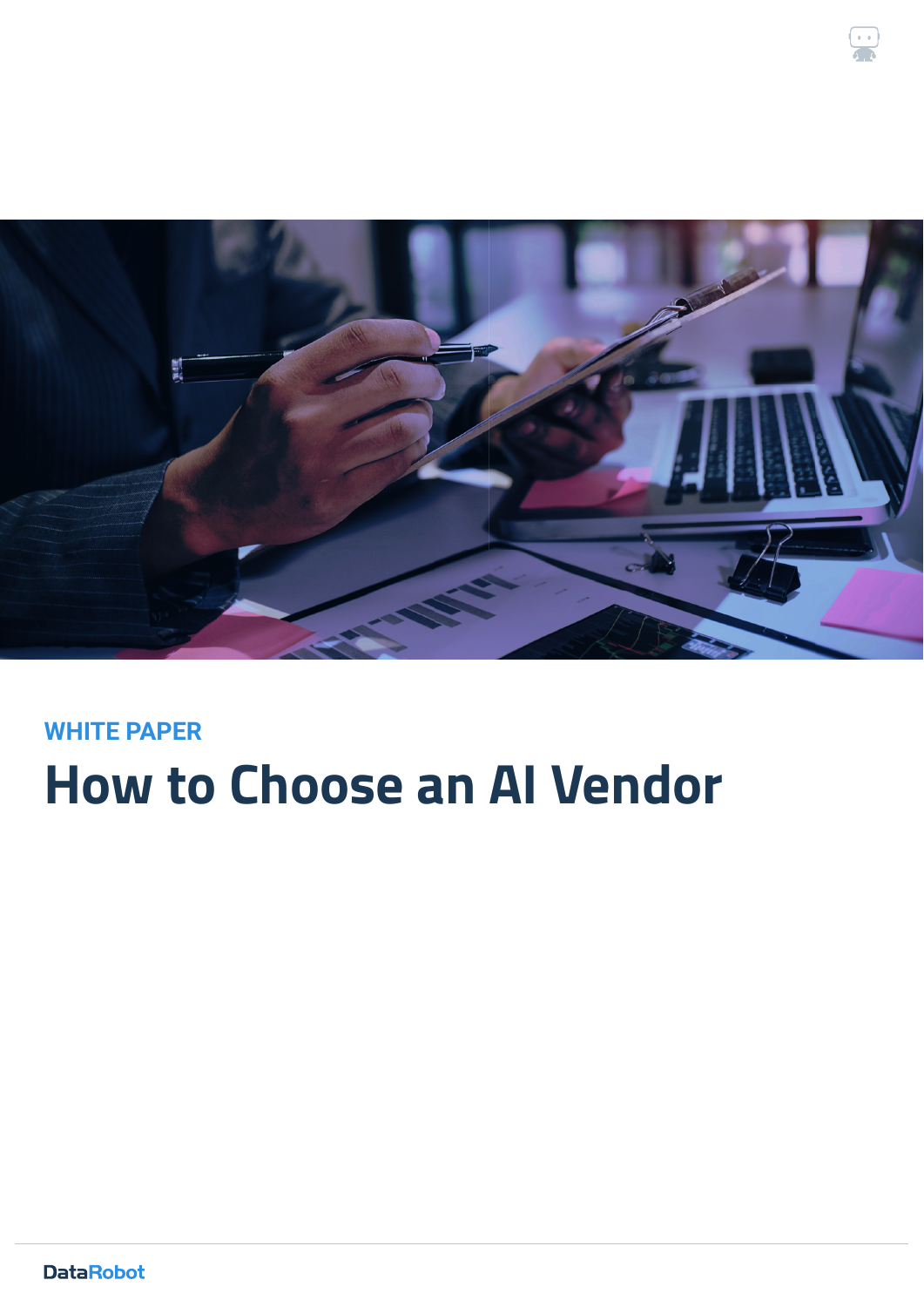**What is Artificial** 

**Artificial Intelligence enables computer systems to perform human tasks. Primitive AI systems represented knowledge as a system of rules. Today's AI systems use machine learning to understand the** 

**Intelligence?**

**world.**



# **How to Choose an AI Vendor**

# **AI Drives Business Value**

Artificial Intelligence (AI) is in the news. Every day, it seems, we hear new stories about the remarkable things it can do, such as diagnose cancer or detect cybercrime. AI is [changing business](https://hbr.org/ideacast/2017/07/how-ai-is-already-changing-business.html), [improving the quality of work,](https://hbr.org/ideacast/2018/04/how-ai-can-improve-how-we-work) and [making prediction cheaper.](https://hbr.org/ideacast/2018/05/how-ai-is-making-prediction-cheaper.html)

Business leaders see the potential of AI. McKinsey [estimates](https://www.mckinsey.com/~/media/McKinsey/Industries/Advanced%20Electronics/Our%20Insights/How%20artificial%20intelligence%20can%20deliver%20real%20value%20to%20companies/MGI-Artificial-Intelligence-Discussion-paper.ashx) total investment in AI of \$8-12 billion in 2016. In a recent [survey](http://blog.memsql.com/2018-outlook-machine-learning-and-artificial-intelligence/) of 1,600 business leaders, 61% cite AI and machine learning as their top data initiative. Consultant IDC [predicts](https://www.idc.com/getdoc.jsp?containerId=prUS43095417) that worldwide spending on AI will reach \$58 billion by 2021.

**TOTAL INVESTMENT IN AI IN 2016 8-12 61% BILLION BILLION**

**BUSINESS LEADERS WITH**

**AI AS TOP DATA INITIATIVE**

**WORLDWIDE SPENDING ON AI BY 2021**

### **AI TRANSFORMS BUSINESS IN THREE WAYS:**

Firms use AI to drive topline growth. Examples include:

- Identify the best prospects for marketing campaigns
- Make targeted offers
- Set optimal pricing and discounts
- Allocate sales effort to the most promising prospects

Firms use AI to cut costs and improve margin. Examples in-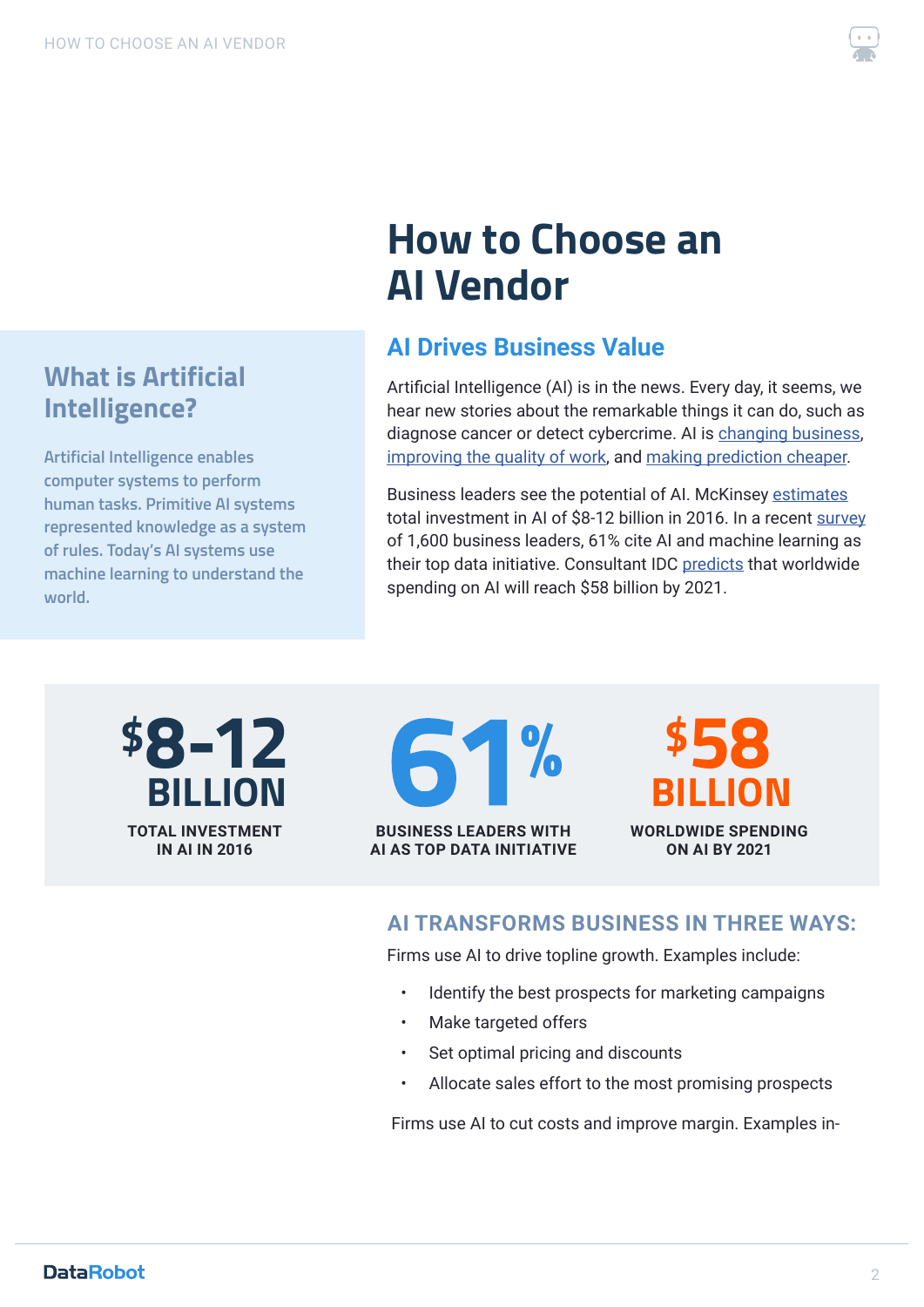

#### clude:

- Reduce excess banking reserves
- Minimize costs of materials
- Adjust call center staffing
- Optimize store locations and inventory

Executives understand the growing cost of compliance. AI helps them manage this burden. Examples include:

- Improve trading compliance
- **Better fraud detection**
- More efficient casework
- Better customer due diligence

The evidence is clear: AI enhances business, in hundreds of ways.

However, there's a hitch.

### **Choosing an AI Vendor is Hard**

Business leaders want to invest in AI. However, selecting an AI vendor is hard. Let's look at what makes it hard to place bets on AI.

#### **HYPE**

Executives are right to suspect vendor claims for AI. Hype is inherent in new technologies, and AI is no exception.

Many of the vendors that tout AI don't deliver it. For example, many database vendors claim to offer AI. Since you need data for AI, they say, a data platform is an AI platform. They even make that claim if customers must use other tools to perform the actual AI work.

Legacy software vendors add AI functions to an aging code base and call it "AI." That's like adding fins to a 1950s Buick and calling it a rocket. Legacy software cannot support AI at enterprise scale.

Another vendor trick: rebrand software as "AI" with no change to the product. One company changed its website domain to "dot ai" and declared itself "AI for the Enterprise." Another tech giant has 100+ products that carry its unique AI brand. Most of these products are legacy software repackaged as "AI."

The Guardian [documents](https://www.theguardian.com/technology/2018/jul/06/artificial-intelligence-ai-humans-bots-tech-companies) the rise of "Wizard of Oz" AI vendors. These vendors claim to offer "AI in a bottle." In reality, they employ data scientists behind the scenes who do the work. This practice is surprisingly widespread.

"Wizard of Oz" AI vendors offer value for firms who need rapid results. However, these vendors don't help your team build skills. Even worse, they may be difficult to dislodge. The New York Police Department **learned** this in 2017.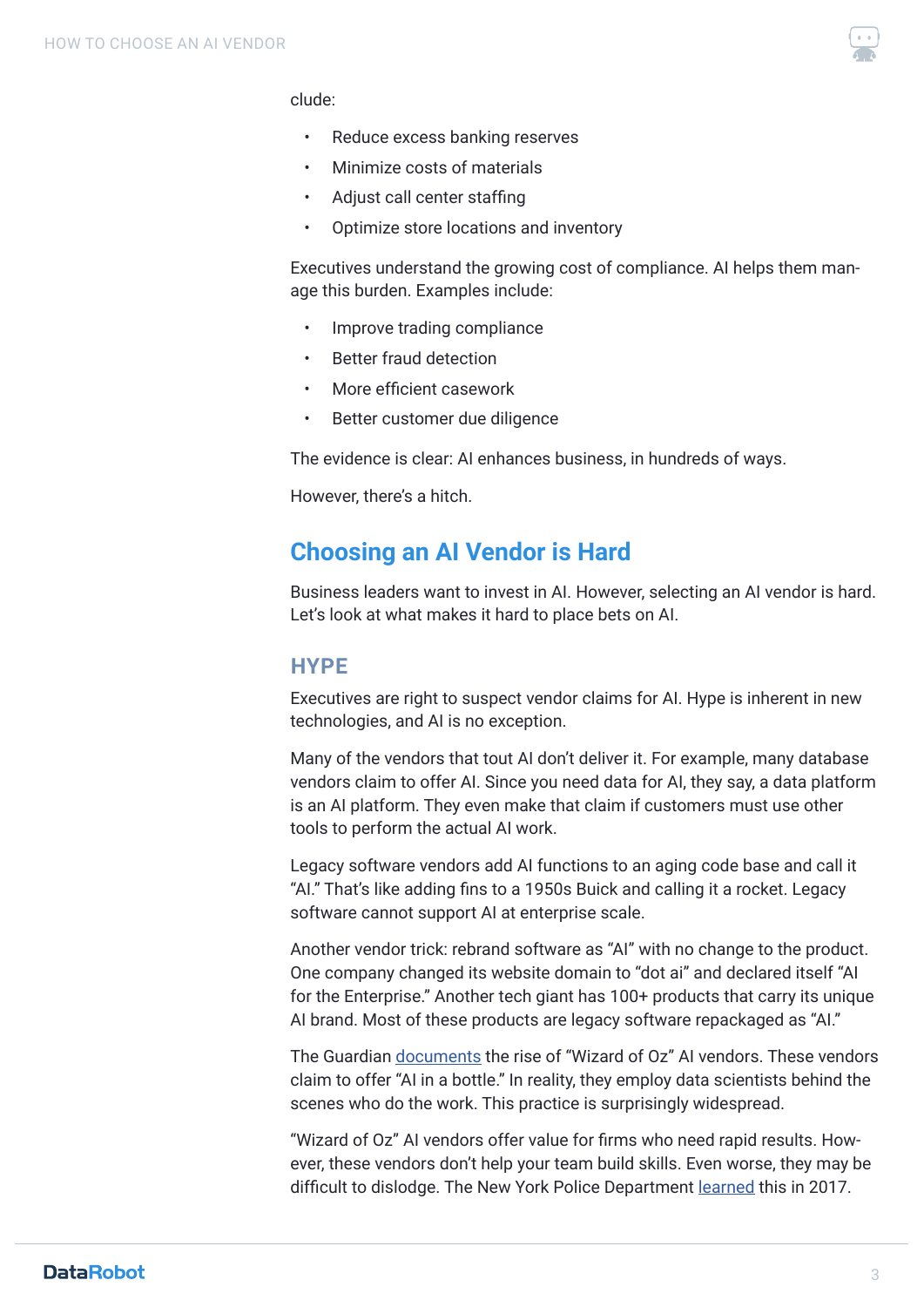

Ending its contract with a vendor proved to be a messy affair.

AI can do remarkable things. It can play games or impersonate human Twitter users. However, executives doubt such marketing tricks. Most firms aren't in the business of winning Jeopardy or tweeting. They want to increase revenue, reduce costs, and manage risk. Your AI solution should provide tangible business impact and drive business results.

### **VENDOR CHURN**

Venture capitalists love AI. In 2017, VCs [poured](https://www.scmp.com/business/banking-finance/article/2129576/venture-capital-investment-ai-doubles-us12-billion-2017) \$12 billion into AI startups, double the volume in 2016. Wired magazine [notes](https://www.wired.com/story/where-vcs-will-invest-in-2018-blockchain-ai-voice-pets/) that AI experts can raise capital without an idea, product or business. VCs figure that a tech giant will acquire the company even if it doesn't build anything.

#### **Investments in AI**



The result: a rapid explosion in the number of companies touting AI. In December 2014, consultant Shivon Zilis [compiled](https://medium.com/@shivon/the-current-state-of-machine-intelligence-f76c20db2fe1) a list of 2,529 vendors for an infographic. In the [third](https://www.oreilly.com/ideas/the-current-state-of-machine-intelligence-3-0) version of her Machine Intelligence Landscape, she identifies 3,200 vendors. Crunchbase, a public database of startups, lists 6,008 AI vendors. Many of these are under three years old.

A few of those vendors will be unicorns. Many will struggle to grow, and some will fail. The graphic below shows just some of the AI startups that are no longer with us.



These startups did not simply die. Other companies acquired them. You may think that's not such a bad thing, but think again: acquisitions disrupt customers. Users may experience support issues. Some acquiring vendors discontinue support altogether. This action forces customers into costly migration projects.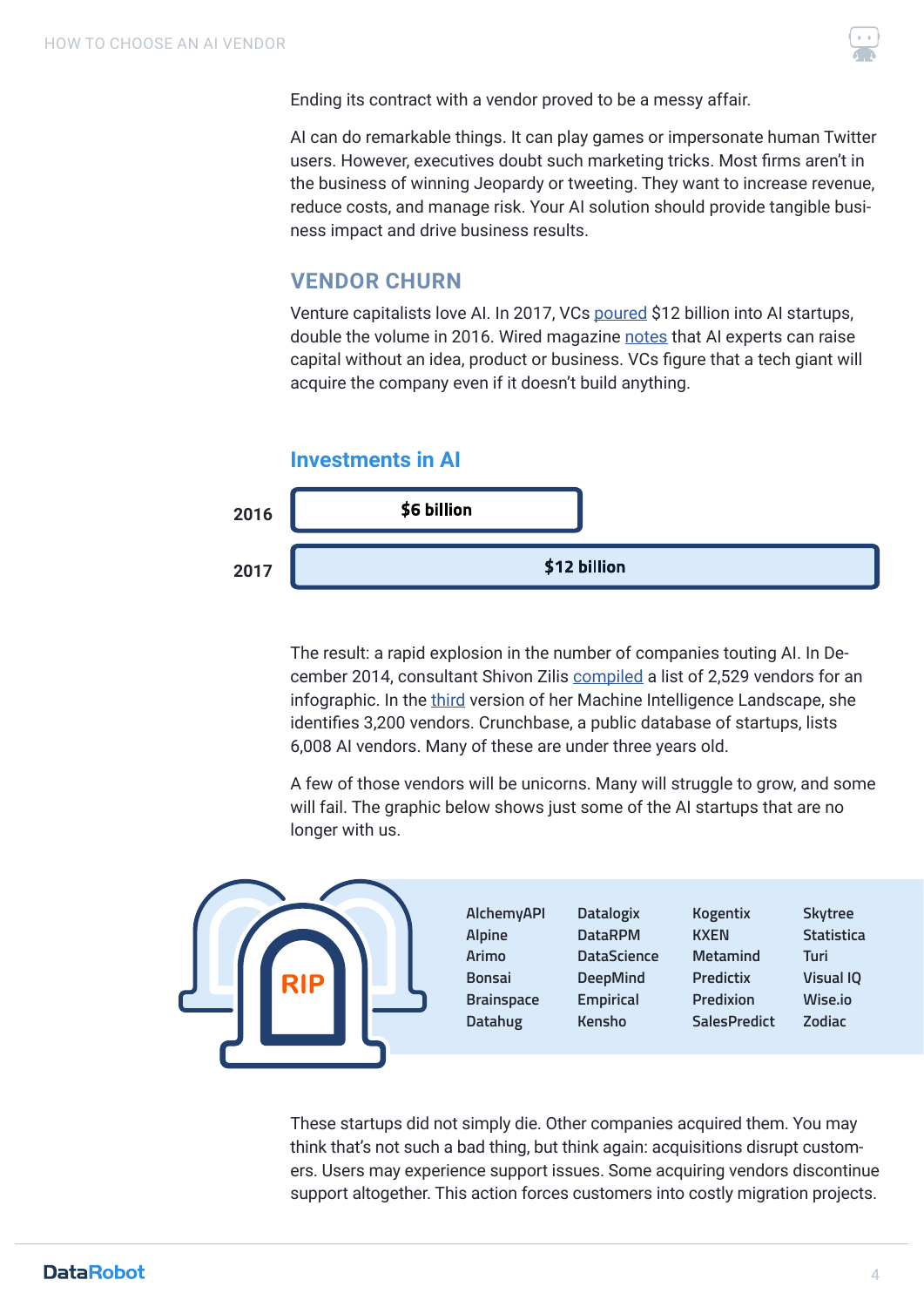

Acquisition impairs customer experience. Startups are agile. They innovate to give themselves an edge. Their people work hard to delight the customer.

Acquisition changes that. Customer requests get lost in layers of product management. The best people cash in and exit. Service quality declines, and the product loses its shine.

Vendors come, and vendors go. The conventional wisdom says big vendors are a safe bet. That's no longer true. Growth matters; size doesn't. Look for an AI vendor with a track record of growth and a viable business model.

### **TECHNO-BABBLE**

AI is a complex technical field, with a language of its own. Executives struggle to communicate with AI experts. Executives want to talk about business. Experts speak about hyperparameterization, deep adversarial networks, and TensorFlow epochs. Finding common ground is a challenge.

# Businesses need people who can bridge the gap between executives and AI experts.

Techniques within the AI field use different language for similar concepts. For example, neural networks, decision trees, and kernel-based methods all have distinct terms. Machine learning experts think one way; experts in statistics do so in a different way. Deep learning experts use unique jargon. One deep learning framework, TensorFlow, has a language of its own.

Businesses need people who can bridge the gap between executives and AI experts. McKinsey [notes](https://www.mckinsey.com/~/media/McKinsey/Business%20Functions/McKinsey%20Analytics/Our%20Insights/The%20age%20of%20analytics%20Competing%20in%20a%20data%20driven%20world/MGI-The-Age-of-Analytics-Full-report.ashx) the dearth of business translators, who serve as the link between AI experts and business applications. Business translators combine data skills with industry or functional expertise. Owing to the shortage of such people, executives struggle with AI jargon and buzzwords.

You need to focus on running your business. Look for an AI vendor that explains things in plain language. Seek out AI products that deliver interpretable insights. Avoid vendors that blow smoke and jargon in your face.

Hype. Vendor churn. Techno-Babble. These are some of the issues that make it hard to choose an AI vendor.

You can navigate the fog. Keep reading.

## **What to Look for in an AI Vendor**

Transforming your business with AI is no easy task. Software is necessary, and so is hardware. However, that's not all. You will need process engineering, staff training, and a new approach to business. You're investing in human capital. You need a partner that understands that. Look for an AI vendor that will help you transform your business.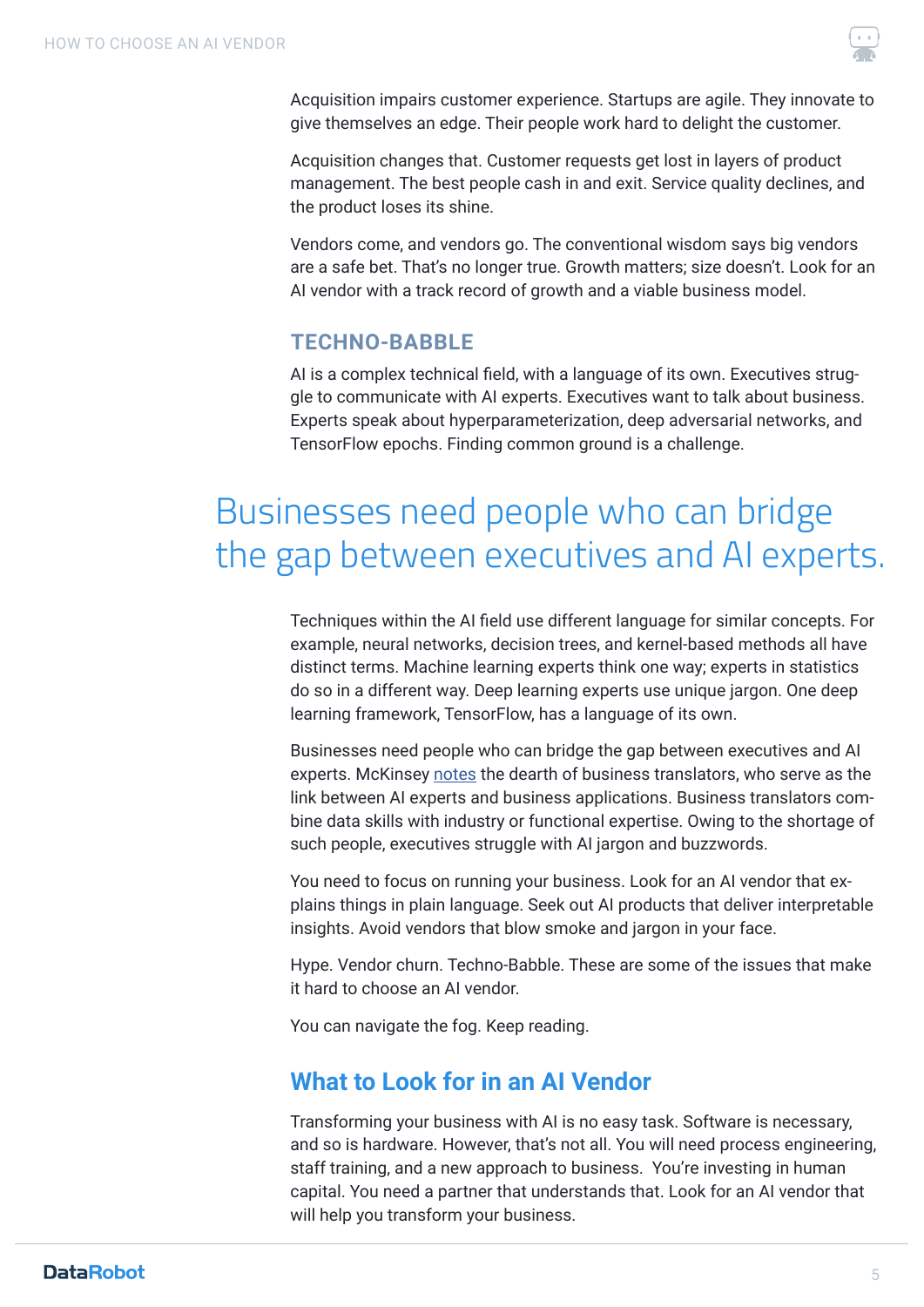

**In 2016, a website called Beauty.ai [launched](https://www.theguardian.com/technology/2016/sep/08/artificial-intelligence-beauty-contest-doesnt-like-black-people) a "beauty contest" using AI to judge the winners. Contest organizers used a convenience sample of images to train their model. The sample included no persons of color. As a result, the model learned "whiteness" as an attribute of beauty. It assigned lower ratings to dark-skinned contestants.** 

## **PRAGMATIC APPROACH**

AI has theorists and "opinion leaders" who publish their ideas in business journals. That's a good thing: theory drives innovation. However, many ideas look great on paper but don't work in practice. Look for vendors who strike the right balance between theory and practical experience.

Executives express astonishment at the cadence of change in AI. Data scientists choose from more than 100,000 open source packages for AI applications. Your firm can't test every package to see which one delivers the most value. Look for an AI vendor that builds testing and validation into its processes. That way, your people don't have to spend time resolving bugs and issues.

AI is dangerous for the same reason it is powerful. Business leaders must trust AI before they can rely on it to solve mission-critical problems. Skilled AI developers use standard practices for testing and validation. Look for vendors who build best practices into their solution. This ensures guardrails help novice users produce viable models. Also, insist on vendors that make machine learning models transparent, clear, and easy to interpret.

## **VIABILITY**

Will your AI vendor still be around in a year? Or three years?

Most startups don't simply go out of business. Someone else acquires them, or acquires their assets. As we noted previously, acquisitions disrupt customers. Acquisitions impair experience. When someone else acquires your AI vendor, you pay.

There is a tradeoff. If your vendor is a big public company, they probably aren't going anywhere. But many big vendors deliver poor customer experience. Just look at these comments by a leading industry analyst. Customers of the largest vendors aren't happy:

"Feedback from reference customers on their customer experience with [Vendor X] was unfavorable, including low scores for inclusion of enhancements/ requests into subsequent releases, overall rating of product capabilities and business value delivered. [Vendor X]'s operations also scored poorly, with low scores for documentation, customer support and analytic support."

"[Vendor Y] has one of the lowest overall customer satisfaction scores in this Magic Quadrant. Its reference customers indicated that their overall experience with [Vendor Y] was poor, and that the ability of its products to meet their needs was low."

Big vendors tend to focus on profitability rather than growth. They accomplish that by cutting costs -- and customer support is often the first thing to go overboard. Company X, above, improves profits by outsourcing operations to wherever it can run the lowest-cost operations. The best people from startup days are long gone.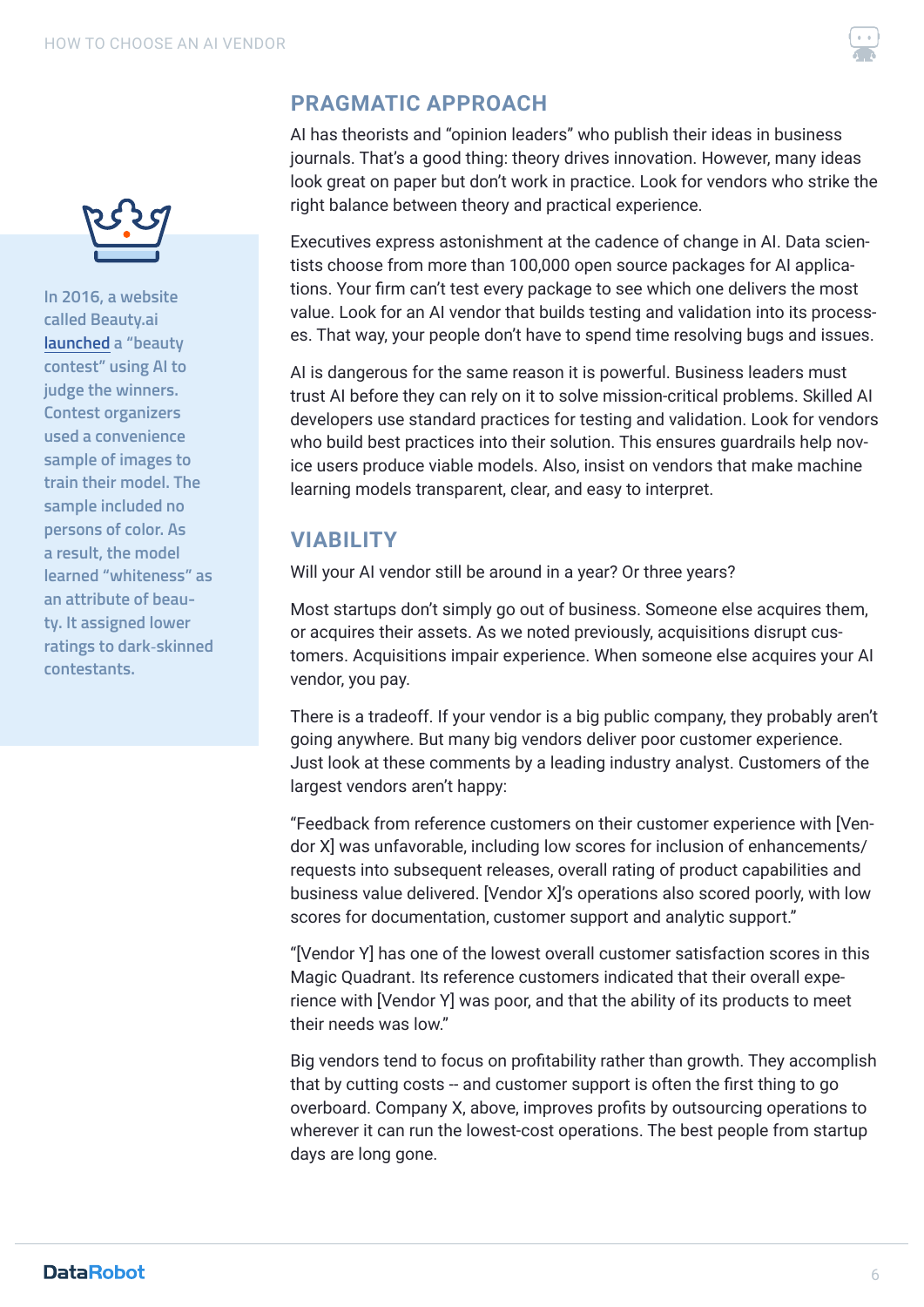

On the other hand, if your vendor is immature, you may be in for a bum-py ride. Early startups are great if you like adventure. If you don't mind serving as your vendor's "guinea pig" while they figure everything out.

Look up a prospective vendor in [Crunchbase](https://www.crunchbase.com/), a platform for finding business information about private and public companies. Crunchbase compiles information from company disclosures when they secure venture capital.

Check to see when the founders launched the company. Use extra care when evaluating companies that are less than three years old. It takes that long for a startup to get a product into the market, acquire some customers, and get organized for growth.

Check the company's last funding round. If the last funding was a "Seed Round" approach with caution. The company isn't ready for the big leagues.

# If a company's last funding round was a "Seed Round", approach with caution. They aren't ready for the big leagues.

Look for venture rounds -- usually labeled Series A, Series B, and so forth. When startups secure venture rounds, they go through rigorous examination by venture capitalists. Venture capitalists aren't perfect judges, but they have skin in the game. Startups that secure venture rounds have proven leadership and a winning product. They make their numbers.

Here's a good rule of thumb. If a startup hasn't secured a new venture round in more than two years, something isn't right. They're unable to persuade investors in the merits of their company. Perhaps their leaders have a poor track record. Possibly they aren't making their numbers. There may be something wrong with the product. A lack of funding does not tell you what is wrong with a startup. It simply tells you that something is wrong.

CEOs of startups that can't find new funding will try to feed you a line. "We're committed to a slower growth path, so we cut our burn rate." This is invariably nonsense. Growth is the only currency among startups. If a vendor isn't hungry for growth, it will soon be toast.

You should also look up the company in [LinkedIn.](https://www.linkedin.com/feed/) LinkedIn will tell you how many people the company currently employs. It tells you whether headcount is growing, flat, or declining. Look for vendors that are big enough to meet your needs, and show steady growth.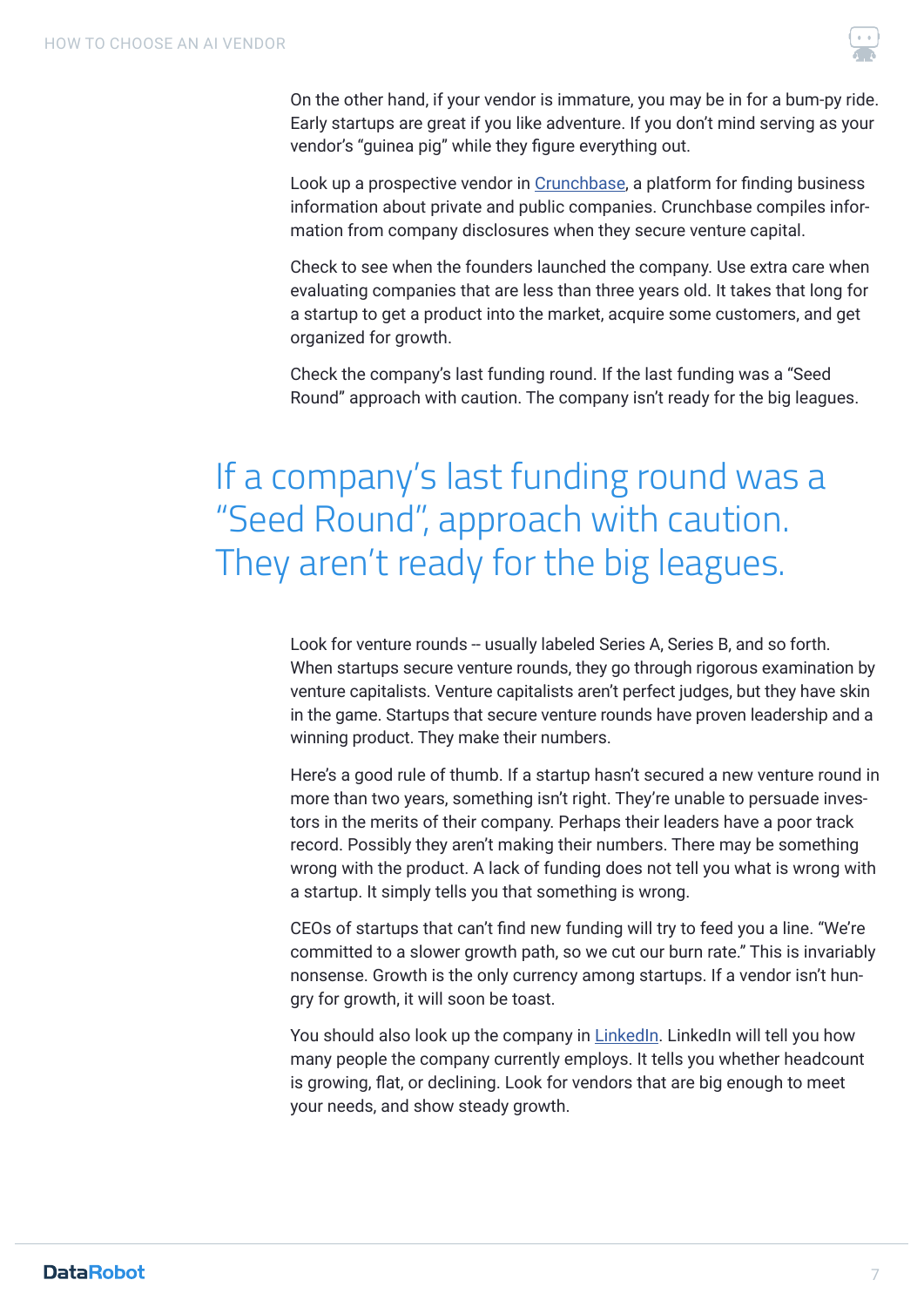

### **MODERN SOFTWARE ENGINEERING**

Look for an AI platform that is scalable and elastic.



Work with massive datasets

Support many users

Manage a large number of applications



#### Enable high throughput

# **Do You Need Graphical Processing Units (GPUs)?**

 **If you think you have the world's most magnificent hammer, the world looks like a nail. That's how some vendors sound. They want you to believe you should make GPUs the center of your AI strategy. Fact check #1: you may need GPUs for some use cases, but you don't need them for all of your use cases. Fact check #2: you may need GPUs for model training, but you don't need them for production. Fact check #3: the most advanced AI users look beyond GPUs to TPUs and FP-GAs. Bottom line: look for AI software that runs on your standard hardware.** 

Above all, it means the ability to support the needs of large enterprises.

Machine learning workloads use a lot of computing power. However, they use that power for a short time. An AI platform should scale on demand. That way, you don't have to invest in more hardware than you need.

As mentioned earlier, some vendors add features to a legacy code base and call it AI. That isn't going to scale. Look for an AI platform with a modern foundation. Your platform should work with today's virtualized and containerized IT architecture.

Firms have a wide range of choices for cloud computing. Some embrace the public cloud. Others invest in private clouds and virtual private clouds. Some eschew cloud computing altogether and require an on-premises solution.

AI development uses a lot of computing power for a short time. Many firms choose to provision this work in the public or private cloud. AI deployment workloads are different. They use one record at a time, repeat many times, and require high speed. Most firms provision AI deployment workloads close to the business application. These applications can be either on-premises or in the cloud.

Look for flexible and portable AI. You may need to host the platform in the cloud, on-premises, or a combination of the two. Remember that your needs may change as you add use cases. Look for a platform that allows you to change your approach without a costly "lift and shift."

Open source software is the key to innovation and value. The speed of change in open-source projects is remarkable. In six months, the TensorFlow project became the leading machine learning project. Leo Breiman first introduced the Random Forests technique in 2001. Developers released an open source version right away. A leading analytics software vendor took nine years to deliver its version of the algorithm. In some areas of machine learning, such as deep learning, open source software is the only viable option.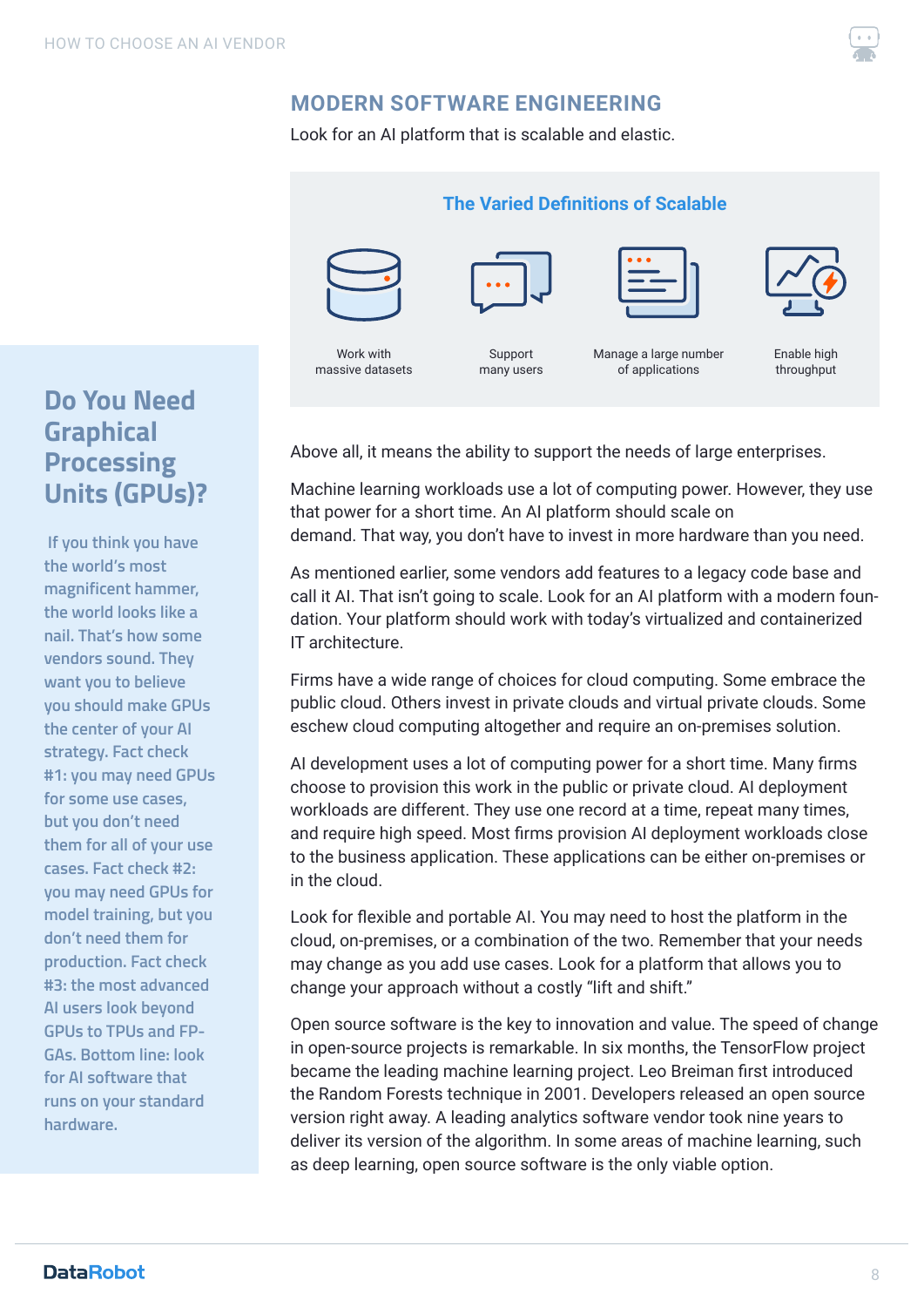Some vendors offer closed software that users can query from Python, R, or Scala. They claim that this makes them "open source compliant." It's a bogus claim. Machine learning algorithms are the most dynamic part of the AI ecosystem. Your AI vendor should take advantage of that innovation, not compete with it.



Value matters. The Mercedes AMG S65 Coupe is an excellent car. For \$241,195, you get a V-12 engine whose 621 horses will take you from 0 to 60 miles per hour in four seconds flat. Still, if you're shopping for a fleet of cars, you're going to check out Fords, Chevys, and Toyotas. The same principle holds in AI. If you want to scale AI to transform your business, choose a platform that delivers the best possible value.

In practice, that means three things. First, look for AI vendors that build on a foundation of open source software. Second, develop your AI solution on commodity hardware. Avoid solutions that force you to make risky bets on new technology. Third, choose a platform that is simple to deploy and manage. Avoid high maintenance costs that consume your gains from AI.

### **SUPPORT FOR A BROAD RANGE OF USERS**

We hear a lot about data science "heroes." However, real AI projects take a team effort. The table below shows an example, from a leading insurer.

- Project and program managers
- Junior data scientists
- Network specialists
- Other IT specialists

Some vendors seem to think that all AI contributors are the same. They figure that everyone wants a drag-and-drop interface. Alternatively, they *(see table on next page)*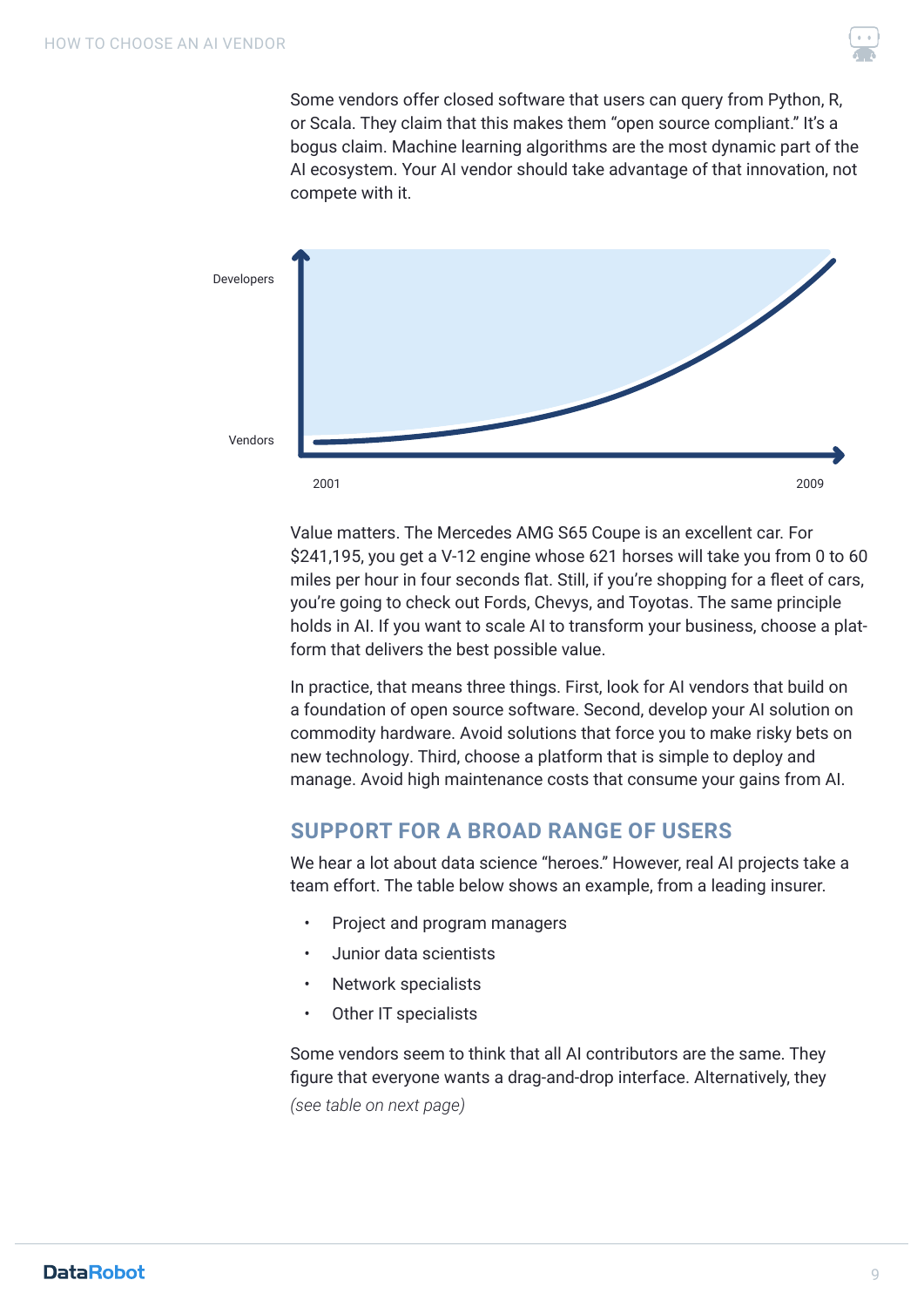#### HOW TO CHOOSE AN AI VENDOR



| <b>Contributor</b>                  | <b>Role</b>                                                                                       |
|-------------------------------------|---------------------------------------------------------------------------------------------------|
| <b>Business Analyst</b>             | Work with stakeholders, define requirements                                                       |
| <b>Lead Data Scientist</b>          | Principal investigator, responsible for model accuracy and validity                               |
| <b>Peer Data Scientists</b>         | Provide an independent review of the project                                                      |
| <b>Machine Learning Specialists</b> | Provide expertise in sub-specialties, such as image recognition or natural<br>language processing |
| <b>Compliance Specialists</b>       | Verify that project complies with organization policy and applicable regu-<br>lations             |
| <b>Data Engineers</b>               | Develop production data pipelines                                                                 |
| <b>DevOps Specialists</b>           | Provide provisioning and support for AI platform                                                  |
| <b>Data Management Specialists</b>  | Manage source and target data platforms                                                           |
| <b>Application Developers</b>       | Develop end-user applications                                                                     |
| <b>Al Engineers</b>                 | Embed AI in end-user applications                                                                 |
| <b>Systems Administrators</b>       | Support production infrastructure                                                                 |
| <b>Security Specialists</b>         | Maintain compliance with security policies                                                        |
|                                     |                                                                                                   |

believe that everyone wants a programming API. In reality, you're going to need to support diverse users:

- Business leaders want dashboards to track overall results from the AI initiative
- Business users want quick insights in a visual format that's easy to manipulate
- Expert data scientists, want to code in Python or R
- "Citizen" data scientists prefer a graphical tool
- Developers need to integrate AI into production applications
- IT admins want a management console

It's not enough to have many different client applications. Some users prefer to work with their favorite apps like Microsoft Office or Tableau. They don't want another client. They want to be able to work with AI from the tools they use today. Seek a vendor that offers the open APIs and business partnerships that make that possible.

### **SUPPORT FOR THE AI LIFECYCLE**

Executives complain that it takes too long to get AI into production. On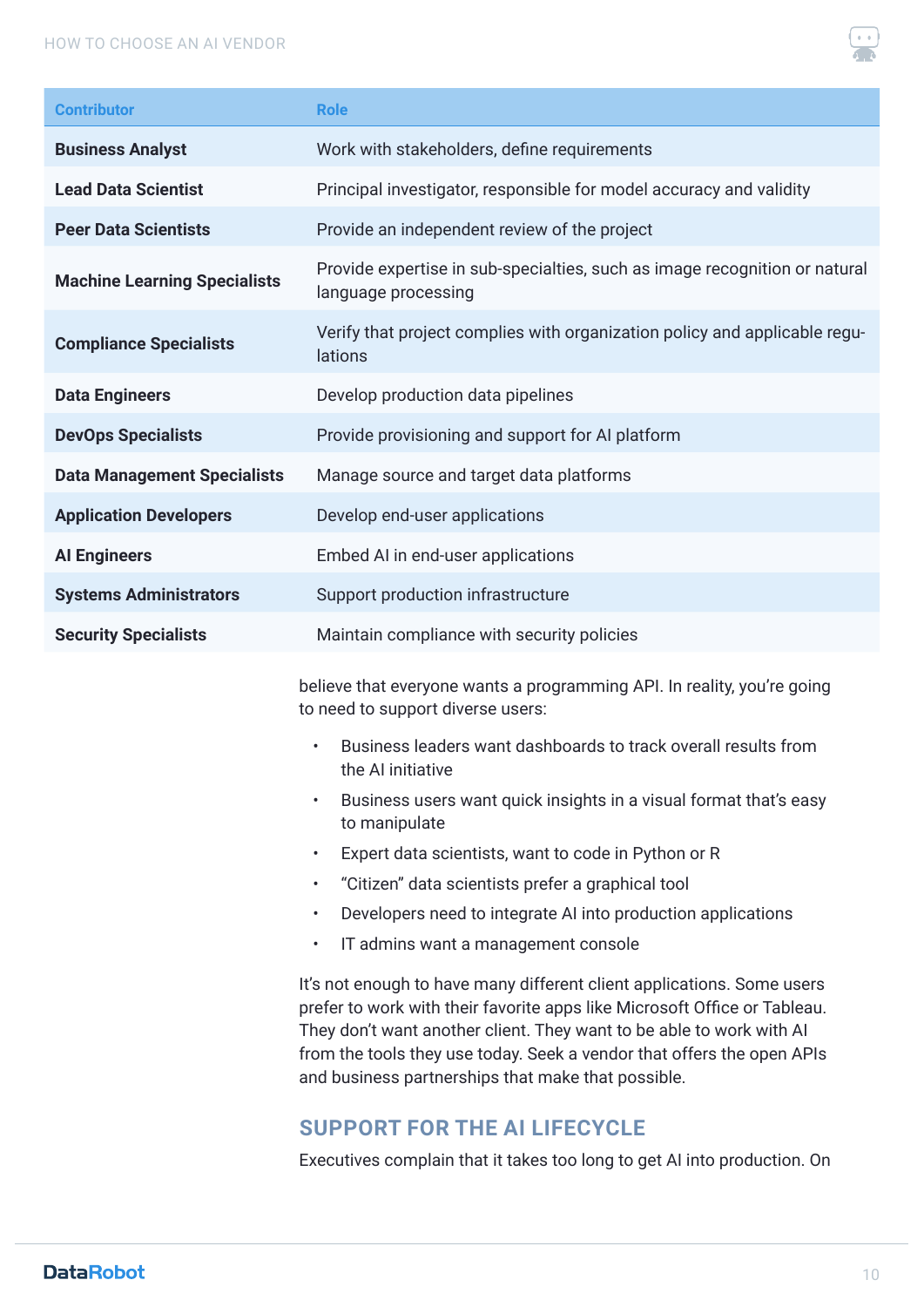

average, according to Gartner, it takes three months to deploy a model. That's the average; in some cases, the cycle time is six months or a year. Defining a process for AI from data through deployment is the key to reducing cycle time. Look for an AI vendor that understands and supports the complete lifecycle.

 AI requires data and lots of it. Your people need secure access to internal and external data. Data platform vendors say that it



makes sense to co-locate AI workloads in their data platform. In theory, that reduces the amount of time your developers spend moving and copying data. In practice, you realize those savings only if all of the data you will ever need for AI is in one place. That's rare. Focus instead on ensuring secure remote access to your source data.

Every machine learning algorithm needs data structured in a single denormalized record for each case. Most firms store data in many different tables, or in an unstructured format. That means every machine learning project needs work to prepare the data for analysis.

Data scientists run experiments to test the power of different algorithms. A single project can require hundreds or even thousands of experiments. For each trial, data scientists manipulate data for best results with a particular algorithm. Data scientists call this process feature engineering. In addition to training models, data scientists must validate the models and prepare performance metrics. Automating this task speeds time to value, and ensures the use of consistent methods on every project.

AI teams deploy approved models into business operations. Deployment approaches fall into two major categories: batch and real-time. In batch deployment, a process scores new data on a fixed schedule and stores predictions for use. In real-time implementation, a process produces predictions for each transaction on demand.

Models are valuable assets. They are expensive to develop and contain embedded intelligence that must remain secure. An AI process must include a way to store and catalog models, so they are accessible to authorized users. In addition, the quality of AI models degrades over time. The AI platform should track and flag models that underperform.

AI produces value by supporting a business process. Application developers bridge the "last mile" between the AI platform and an end user. They work with languages like Java, .Net, node.js, Ruby, or Scala. Your AI platform should provide the APIs and SDKs developers need for speedy work.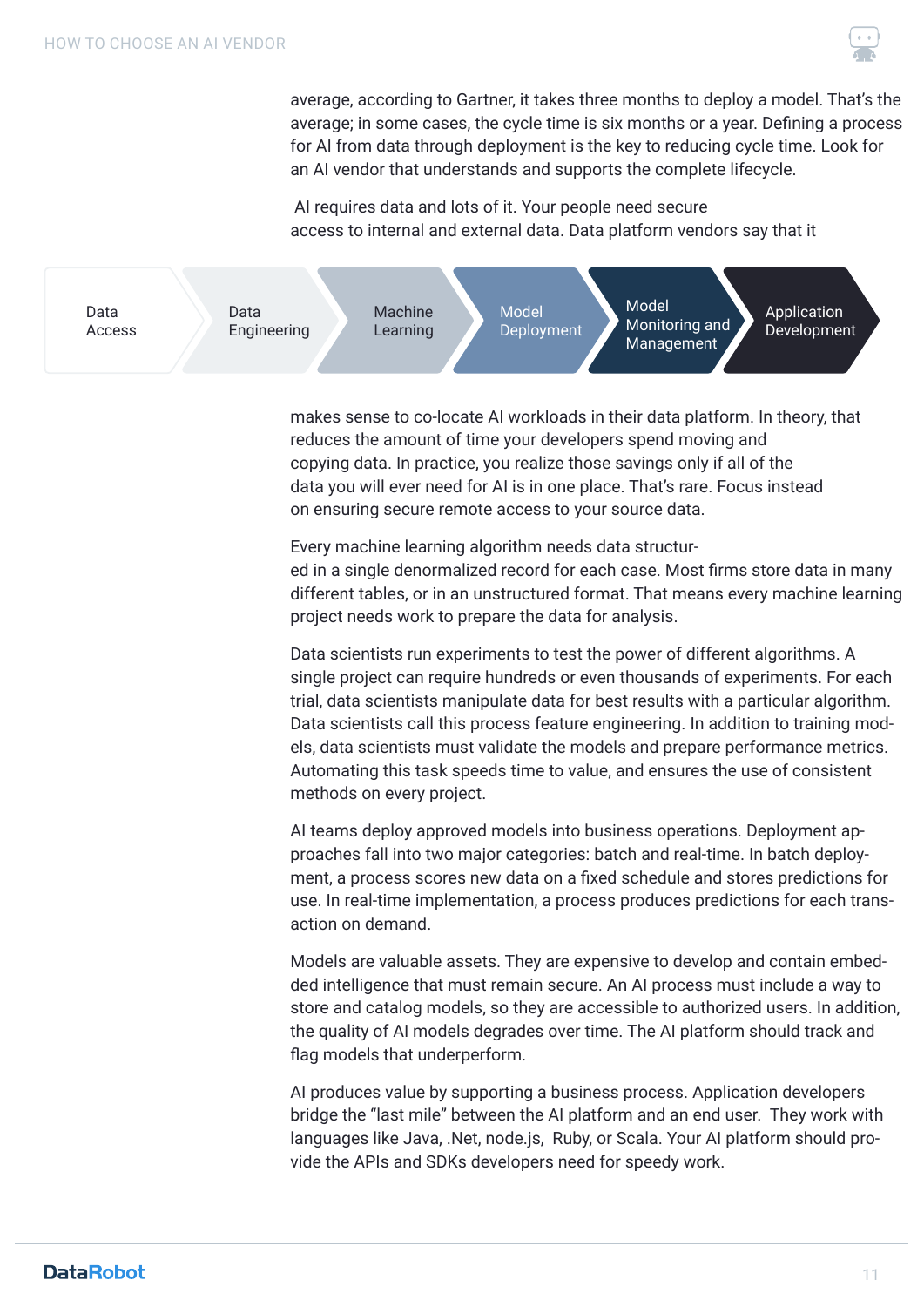

#### **COMMITMENT TO CUSTOMER SUCCESS**

Transforming your business with AI is hard. Some vendors will try to tell you it's easy if you buy their product. Don't believe them. Seek out vendors that understand the challenge and design their offerings accordingly.

Rome wasn't built in a day. You're going to need time to develop your AI platform, but you need results now. Look for a vendor that offers you a managed service on demand. To avoid lock-in, make sure that you can transfer work to your on-premises or private cloud platform when you're ready.

You're going to need technical support. Look for a vendor with a large and experienced support team with the know-how to work with your enterprise platforms. For timely support, seek out vendors who have global support teams. That way, they can help when it's convenient for you.

Why not outsource your AI? Because you want to build the skills of your people. That means an investment in training. Look for a vendor that offers

# Seek out vendors with global support teams so they can help when it's convenient for you.

structured training courses, for efficient knowledge transfer.

For rapid business value, you want to supplement your people with skilled experts. However, some service providers want to maximize billable hours. You don't want to be locked into a restrictive services agreement. Your AI vendor should provide you with well-designed programs delivered by people who know how to get things done.

AI is hard. You need a vendor that understands the challenges and has the resources to make your team successful with AI.

### **DataRobot: Your AI Partner**

Hype, vendor churn, techno-babble. Taken together, these things make AI seem dark and dangerous. Exaggerated claims are tiresome. Listening to techno-babble is like eating a word salad.

Hi. We're DataRobot, and we'd like to be your partner for AI. You have business problems. We'd like to help you solve them. Sure, we have scientists and engineers working here. Smart people building cool software. But our conversations with you will focus on the needs of your business, not the coolness of our algorithms.

You want a partner that's going places. We're rapidly building customer rela-